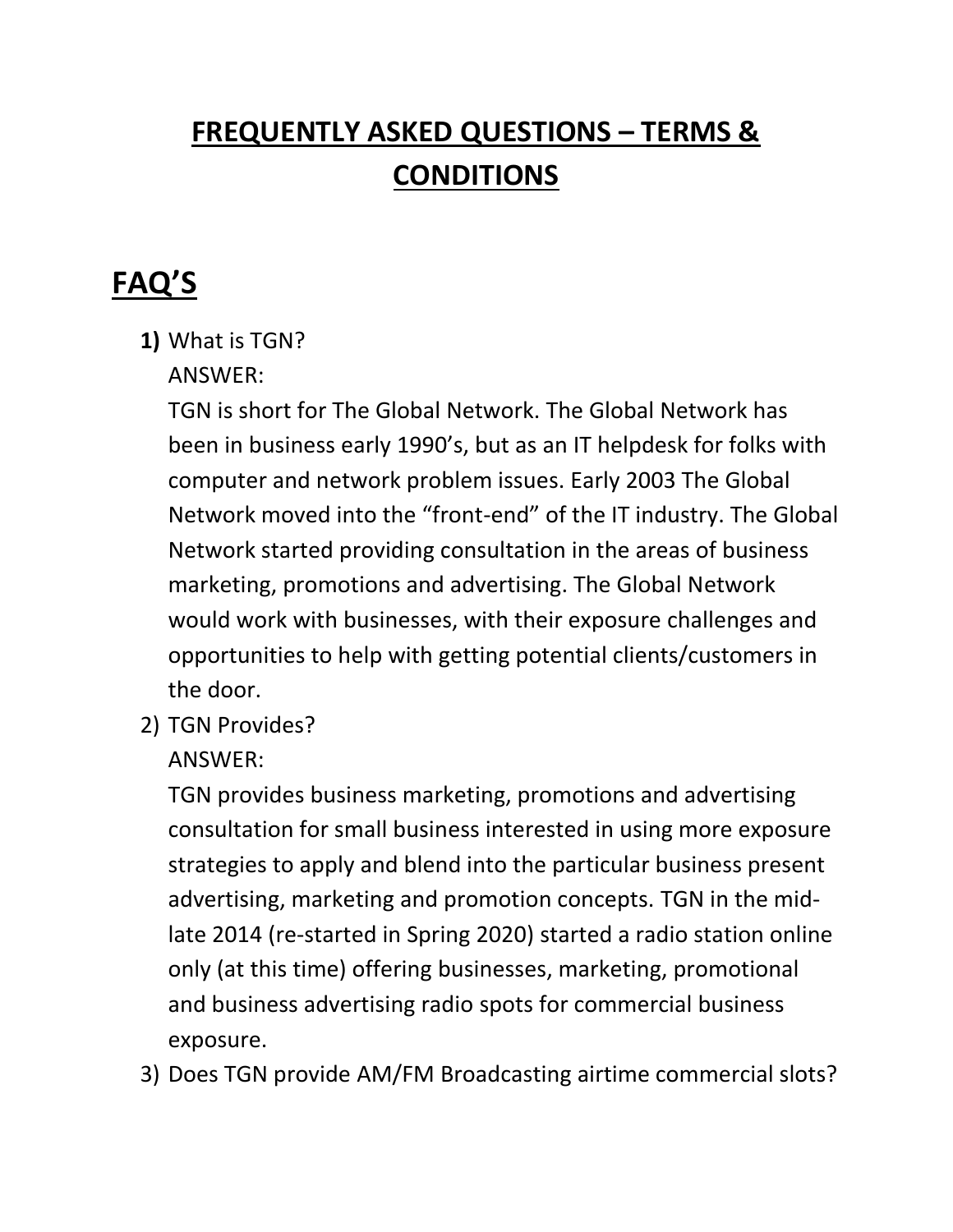ANSWER: NO (not at this time)

4) What does it mean TGN online? ANSWER:

TGN is an online (Internet only) radio station at this present time. Doesn't mean, maybe in the future TGN might be available on AM/FM Broadcast frequency.

5) What is TGN Subscriber User Service? ANSWER:

TGN Subscriber User Service is a service provided by The Global Network and TGN Radio. This service makes available business marketing, promotions and advertising opportunities for clients needing business exposure for their products and service. Subscribers will be able to use video, radio commercials, banner and splash page elements to help get their business the exposure the business deserves, to get potential clients in the door to purchase products and service.

6) Did you say we can sell products and service on TGN? ANSWER:

No, TGN is only a media/medium playing music, syndication and client commercial. Businesses can use marketing, promotions and advertising strategies to help their exposure, getting the word out to the world, giving potential clients and customer's available products and service offerings. TGN is used to let the world know of what is added to the products and service industry.

7) If I use TGN for marketing, promotions and advertising for my business, can TGN tell me how many people are going to buy my products?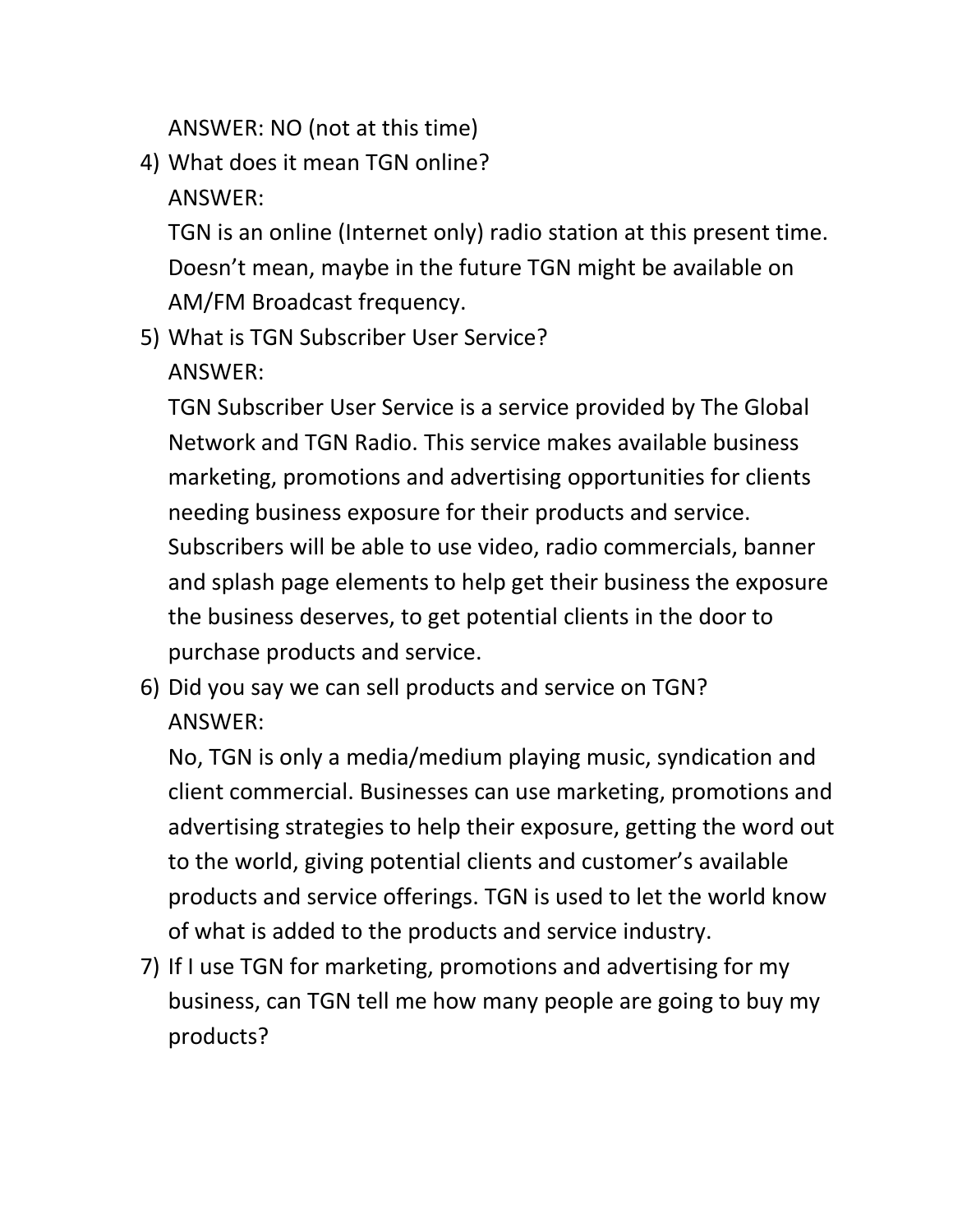ANSWER:

No, TGN is an online media/medium only, the nature of the Internet online listeners can pop on and pop off, anytime. TGN has seen listeners popping on for: 30 - 1-4 hour listening segments. Radio listeners for online as with AM/FM Broadcast will radio-surf to listen to known songs and known special programming.

8) Why does TGN only have online station? ANSWER:

TGN is currently online because of the expense of running a radio station AM/FM Broadcast. Currently to keep business marketing, promotion and advertising slots affordable for businesses to market, promote and advertise their products and service within the playlist/programming segments, online is only available. However, doesn't mean in the future might be a possibility of going to AM/FM broadcasting frequency.

9) If I use TGN's Subscriber User Service does this mean I will become rich advertising my products and service? ANSWER:

No, The Global Network (TGN) cannot promise anything like that. No one selling business marketing, promotion and advertising can promise anything like that, there are no guarantee's in business of what will sell and how much.

10) If I use TGN for my business marketing, promotions and advertising will everyone hear my commercials?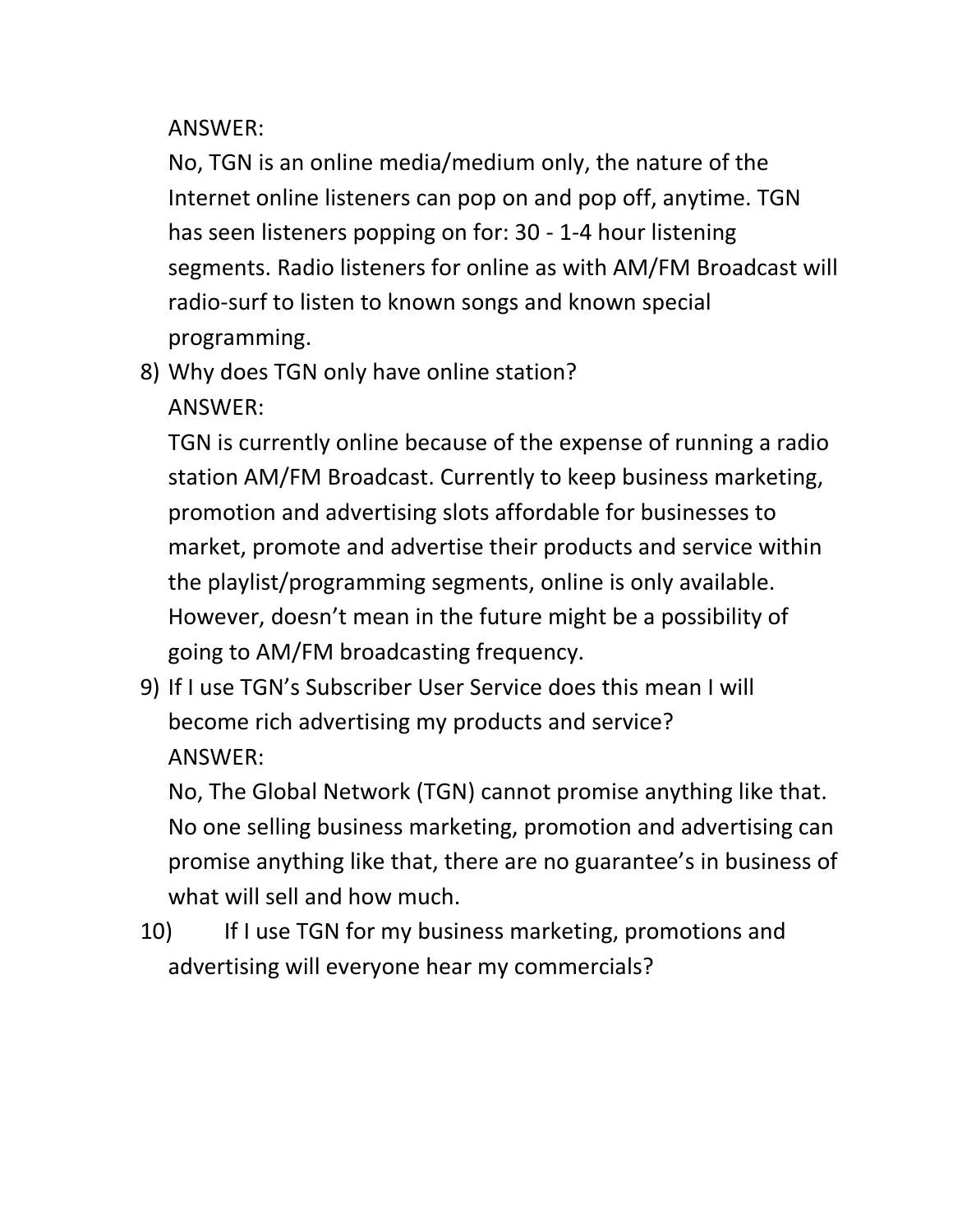ANSWER:

"EVERYONE" is a very broad word. TGN online radio station as with other radio stations are only subjected in "listeners" but as in any business marketing, promotions and advertising commercials are only good for people needing/wanting that particular product. How many radio/TV marketing, promotions and advertising commercials go unnoticed, people not needing/wanting the product or service at hand.

11) Who hears my commercial's on TGN? ANSWER:

Once again "listenership" for radio both online and AM/FM Broadcast comes and goes. With that said, doesn't mean that at an affordable price businesses still use marketing, promotions and advertising for business can be effective to get their name out there in the marketplace. If a radio station has live programming, DJ service for a "a drive to work" show or "the drive home" show would be more loyal listenership but using business marketing, promotions and advertising during those segment time-slots, can be expensive.

#### 12) Does TGN have an expensive subscription?

No, TGN brings to both worlds being online marketplace and brick and mortar an avenue, stream/medium for businesses to market, promote and advertise their business. Also included in the airway radio stream, businesses will be able to post a banner on the front page as well as a video/information on the TGN website TAB page Spotlight the Business/New Business in the News. Any future design and development as new geographic directories roll out of design and development businesses under the subscription will be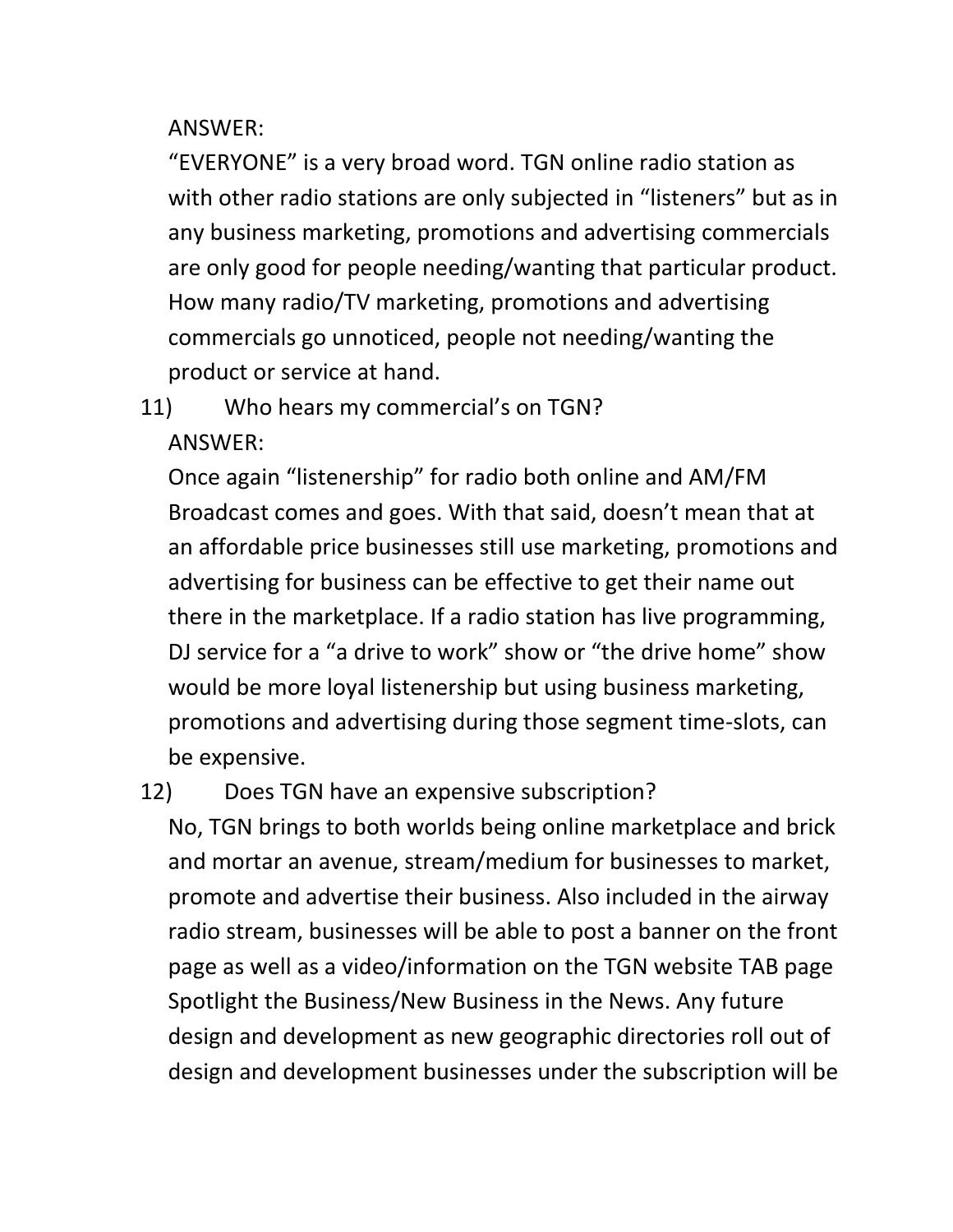automatically put into the directory of the geographic area business is located for FREE. The directories are another addition for businesses to get their information out to the world.

13) How much is TGN Subscriber User Service subscription? ANSWER:

At the time of the design and development of this term & conditions and TGN FAQ'S the subscription monthly will be in the area between \$18.00-24.00.

14) Does TGN require a contract? ANSWER:

No, TGN does not require a contract the Subscription User Service is month by month base.

15) Does TGN require a SignUp processing FEE and or cancellation FEE to use the Subscriber User Service? ANSWER:

No, TGN does not charge any FEES for processing/cancellation, only charge is the monthly Subscriber User Service if the marketing, promotion and advertising client is using the service.

16) Does TGN require a minimum usage of the Subscriber User Service?

ANSWER:

No, TGN does not require minimum usage, if clients want to use the service for a month and cancel, no problem. I will say, however, that sometimes because of backlog of commercial/video/banner design and development, client might establish service for a month but might actually take 2 months by the time the clients commercial be stopped taken out of the radio station playlist segments/website/TAB page/future directories.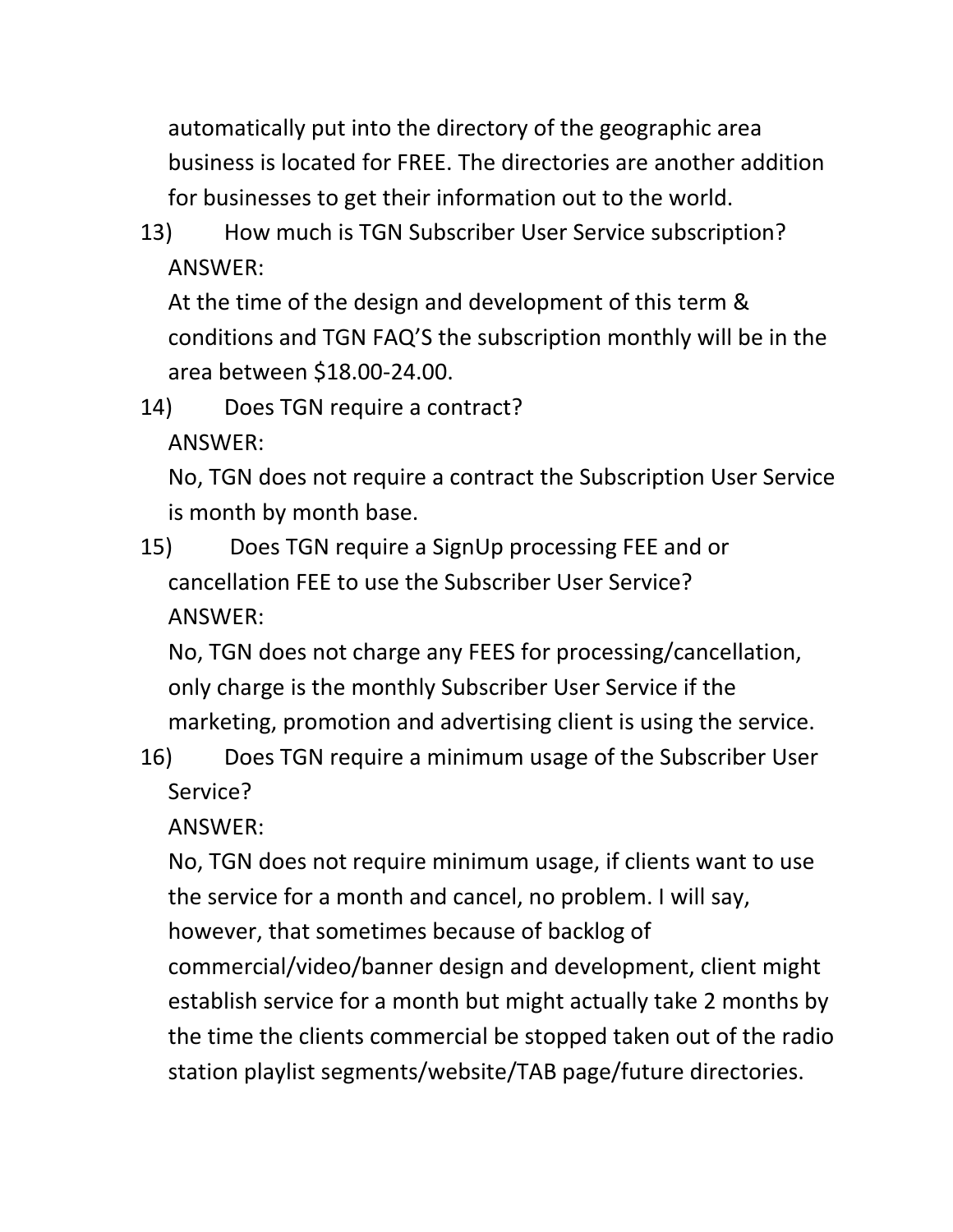17) How long does it take for the client commercial to start? ANSWER:

From the timely start of a commercial order from a client can take up to 3 weeks to blend into the different media/media streams. Considering TGN will be corresponding with new client, exchanging information about what the client will require for the radio commercial/banners/website info, etc. Keep in mind no charges start until all production is completed.

18) How long can our radio spot be?

Answer:

Currently now radio spots can be Around: 30. Maybe in the future TGN will be in a position to increase to: 60 radio spots.

19) What are the video design and development structure? ANSWER:

The video promos designed and developed are 1920X1080 MP4 most stream storage is 1270 X 720. Resolution conversions are analyzed and converted at the stream hosting service. Videos will be anywhere from 6-9 minutes long, promoting the particular business with marketing, promotions and advertising strategies, to help small business with branding and local/global exposure.

20) Does TGN give refunds?

ANSWER:

TGN does not give refunds. Because of the short monthly subscription TGN will just exhaust the current subscription if client decides to cancel subscription service.

21) The video, designed and developed by TGN is this video my video to keep? ANSWER: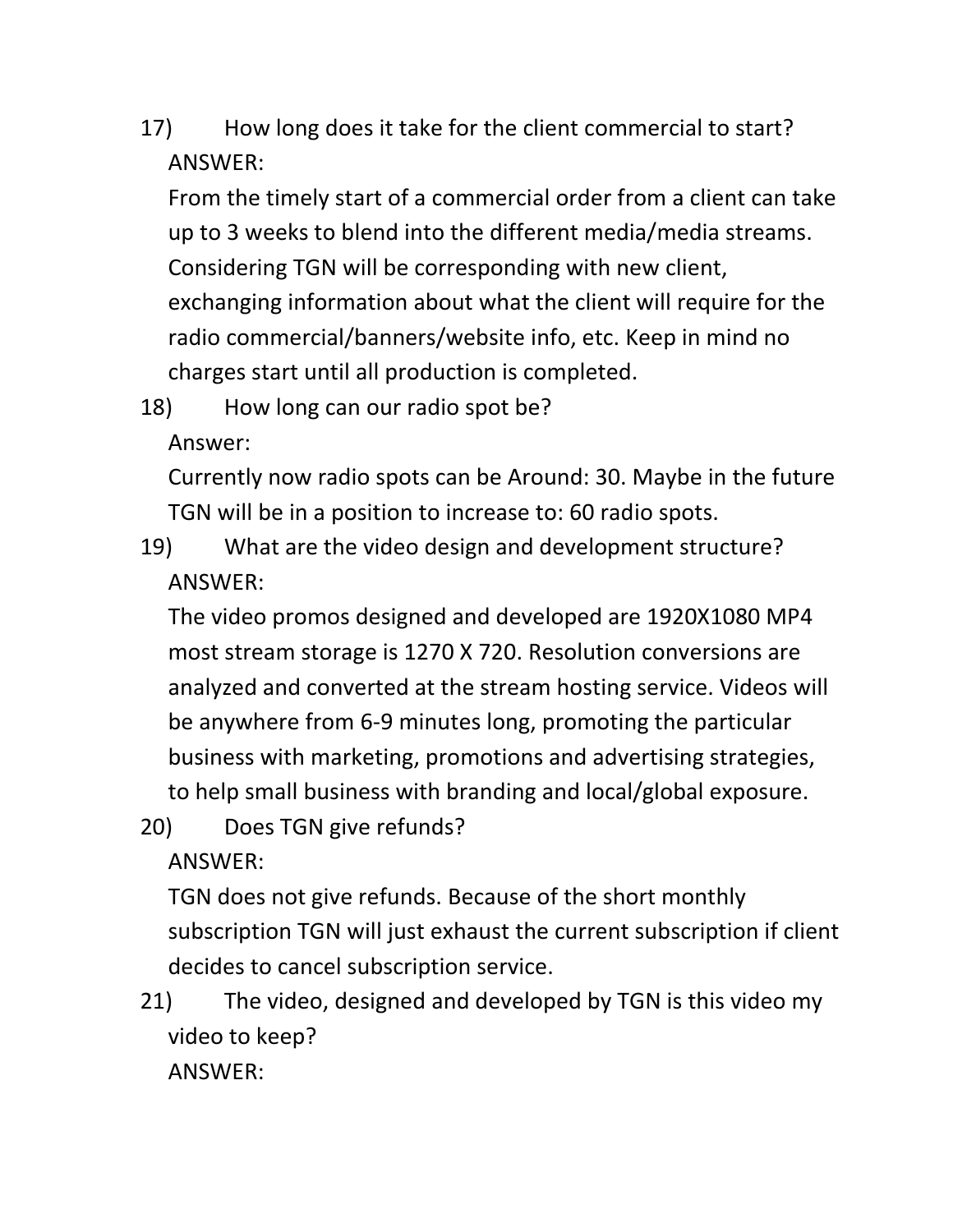YES, the video is the clients to keep once rolling out of production. TGN doesn't own any kind of copyrights. TGN owns no royalties on video. All "video production elements" have released copyright, permissions and royalties. TGN does carry subscription's with a couple of firms providing releases on copyright, permission and royalty free elements used in video, media, website and banner production.

22) Why is TGN so Affordable?

#### ANSWER:

TGN is affordable, because of the nature of the online, WWW and Internet. Currently TGN absorbs the ongoing cost with special funds from The Global Network. The Global Network once an IT firm/office now has moved into the front-end of the industry, offering businesses, multi-avenues to market promote and advertise their business. The Global Network supports small business endeavors and likes to see new and budding entrepreneurs move into the industry.

23) Does The Global Network guarantee success of a client's business when using the Subscriber User Service?

#### ANSWER:

Just like in any business TGN is just an avenue medium to promote a business. The business itself needs employees and owner's to use proactive customer service and customer satisfaction skills and customer follow-up. A business can use multiple mediums of business promotions, marketing and advertising but if the service of the clients at the business lacks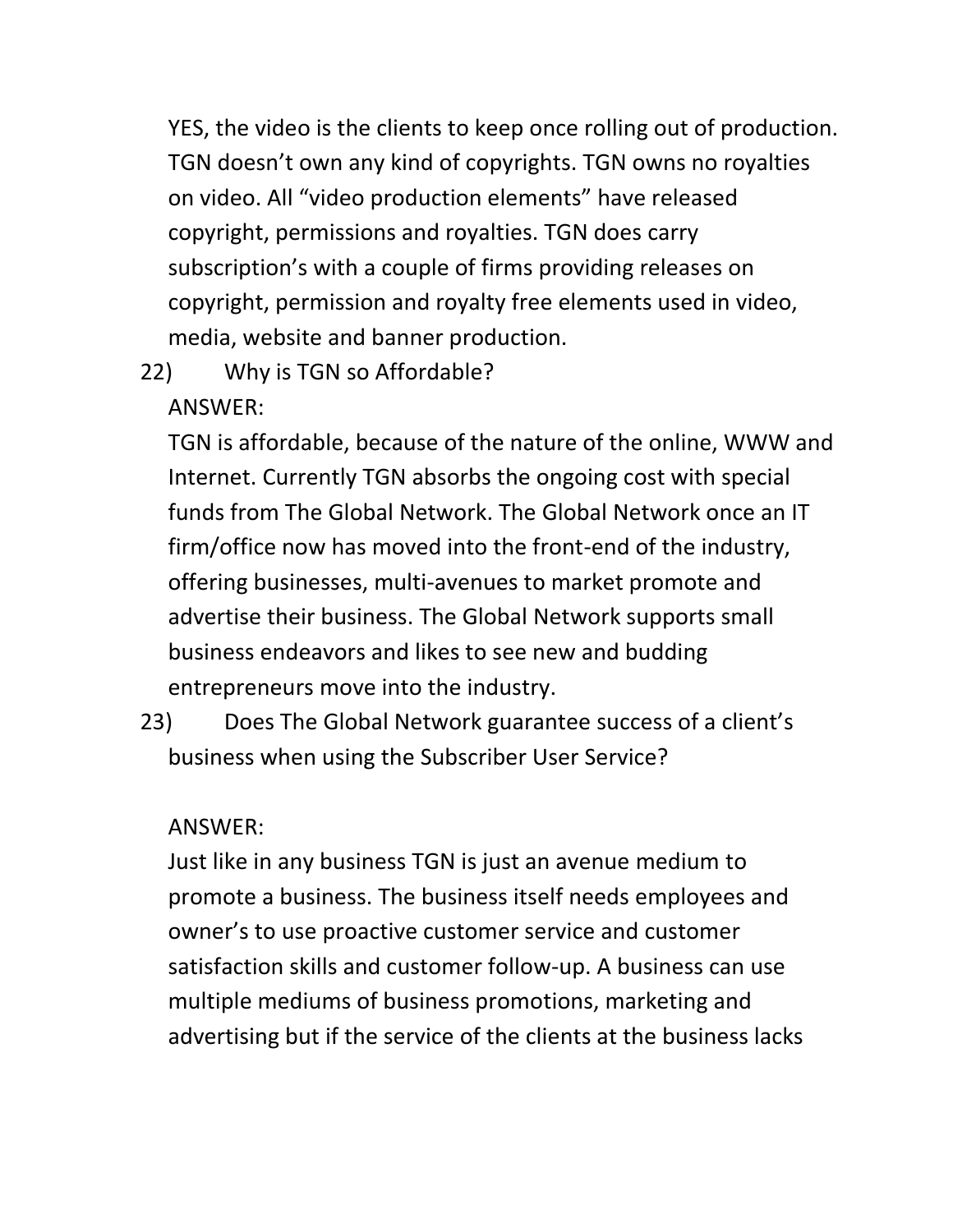effective direct communication, business activity will suffer and be lost.

"Guarantee success" is a very broad statement. TGN does not guarantee clients using the Subscriber User Service. TGN provides the media/medium for business to use to market, promote and advertise their business, which is the only activity TGN does guarantee. Like any form of business marketing, promotions and advertising, TGN cannot guarantee the outcome. TGN only can help all depends on buying and spending activity level of the consumer market and how many discretionary funds are available.

24) What can TGN overwrite with a client of the Subscription User Service?

ANSWER:

Photos and Information that violate our content policy might contain:

- Illegal content
- Violations of copyright
- Trademark infringement
- Pornography
- Incitement of violence
- Promotions of hate
- Invasion of privacy
- Any racial indications
- Any client that doesn't follow the terms & conditions and guidelines of TGN and TGN affiliates
- Terrorist threat content
- "GET-RICH-QUICK CONTENT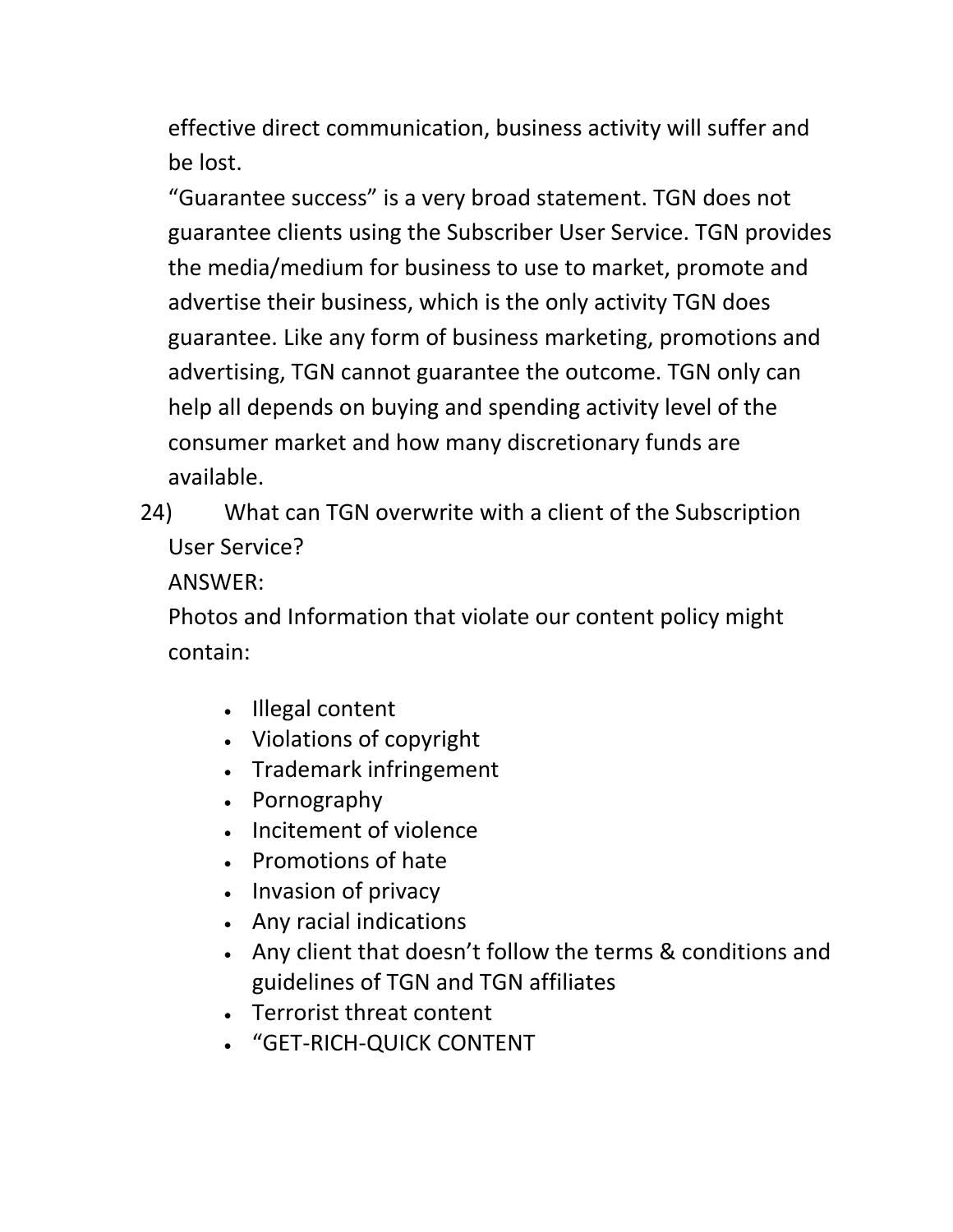### **Terms and Conditions**

The Global Network (TGN) reserves the right, in our sole discretion, to modify these Terms and website information at any time, effective upon the date we post a new set of Terms on the Service site or TAB. Your continued use of the Service constitutes your binding acceptance of these Terms, including any changes or modifications that we may make in the course of business.

If any part of these Terms or any future changes to these Terms are not acceptable to you, you may cancel your subscription by contacting us through our support contact form on the TGN website TAB.

We also reserve the right, in our sole discretion, to restrict, suspend or terminate client subscription service at any time for any reason without prior notice or liability. We will then inform you that your subscription has been discontinued and because of the low cost nature of the service subscription will be no refunds issued. In most cases, if a client's subscription would get canceled beyond our control TGN would still carry your commercials to end of the current month of cancellation.

Our goal is to ensure timely processing of said business, commercial service request and sales; however, because of the nature of radio,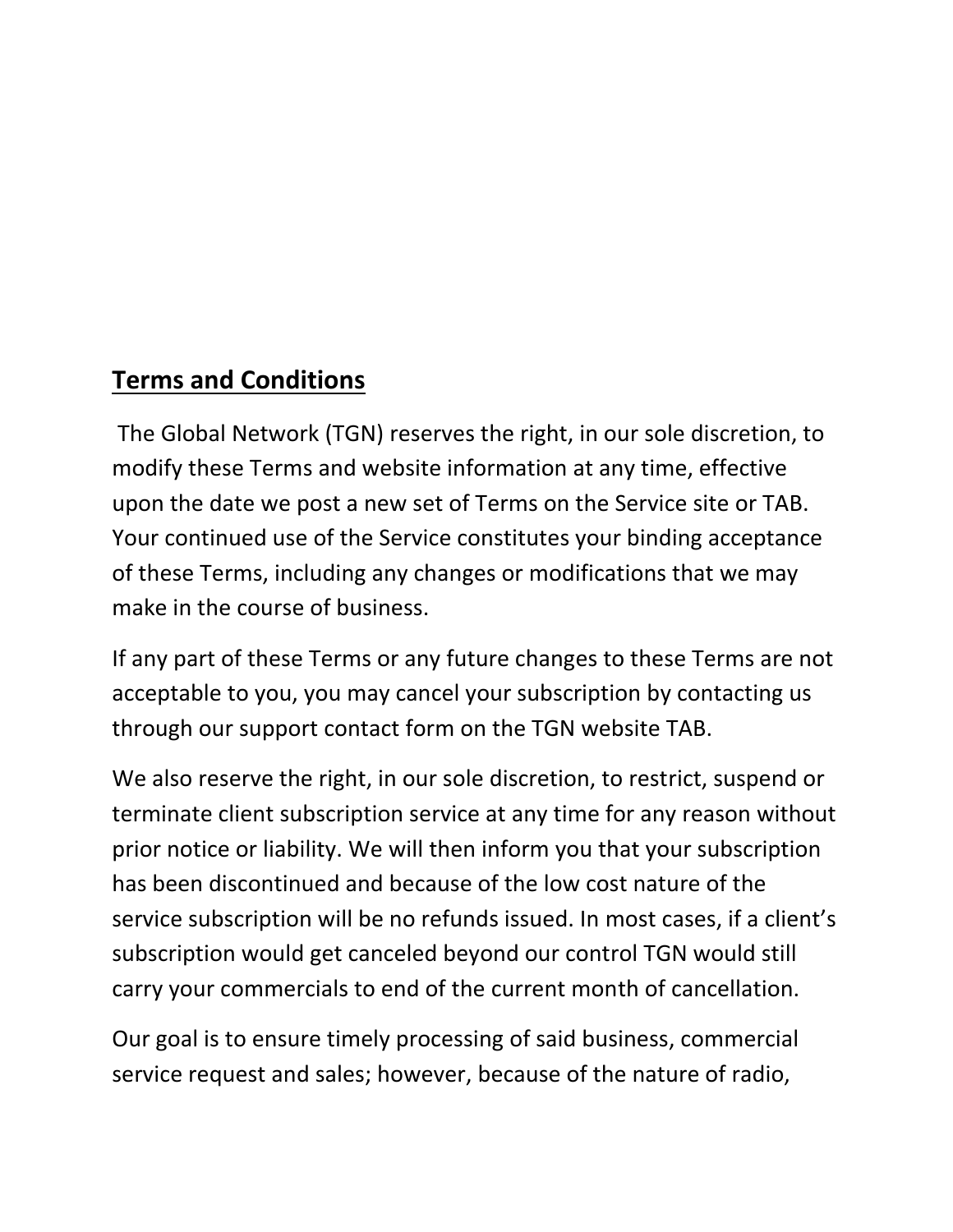promo & production, ongoing changes to website, brochures, postcard and other direct mail media advertising, we do not guarantee that your commercial request and subscription will be processed FAST.

Most times we do not charge commercial request subscribers until we have commercial promo and print in place. EXAMPLE; if sign-on for business, commercial request client, signs-on in mid-month, TGN will not start subscription by following month. Same also for canceling the subscription, actually subscriber can get some FREE airtime for commercial and print exposure for brochures, postcards and other direct mail media already printed. Keep in mind that post-cards, brochures and other printed material already handed out is just a freebie for the client/customer wanting to cancel.

We will not have any liability to you as a result of......

- Service outages that are caused by our maintenance on the servers
- Websites, print production delays and airtime failures and playlist glitches
- Technology underling the daily service load and challenges can disrupt daily business routine
- Failures of our service providers (including telecommunications, hosting and power providers)
- Computer viruses, natural disasters or other destruction or damage of our facilities, an act of God, war, civil disturbance or other cause beyond our reasonable control.
- Commercial design and development of artists and promo department, delays, backlog and backordering design development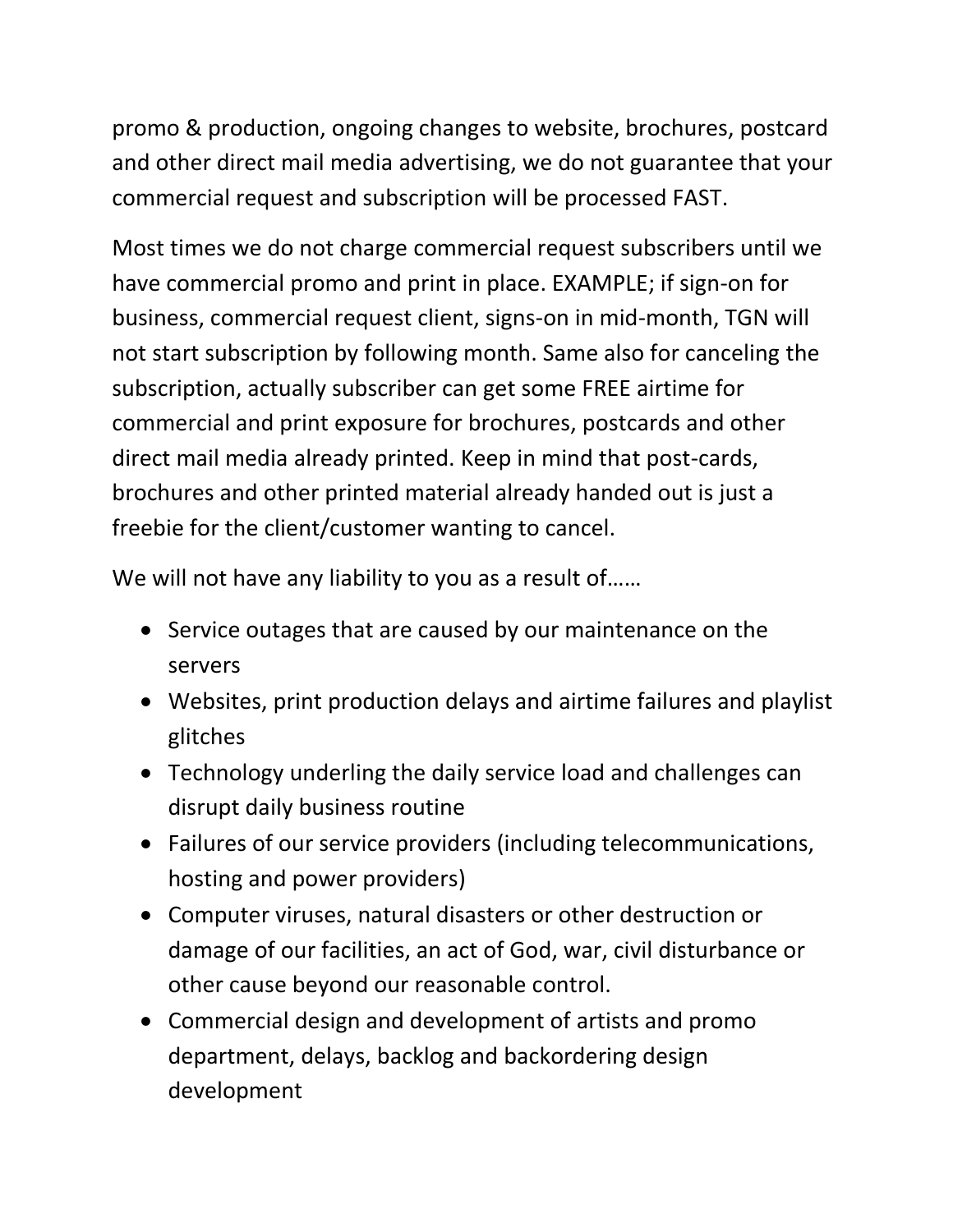NOTE: TGN can only adjust subscriptions accordingly for any "longterm" challenges that would occur.

# **The Content:**

The normal process of procedure for potential clients wanting commercial service is TGN, promo, production, subcontractors, marketing, promotions and advertising entities will design and develop a commercial, sweep, shout-out or a mention of business in particular in dry form. If the client wants to add FX, TGN does welcome scripts from potential clients and current clients wanting or using the service. Just contact or instruct TGN production YOU have a special script YOU would like to use in the marketing, promotions and advertising development creation of YOUR business commercial.

Because of the affordable nature of the marketing, promotions and advertising service subscription at this time TGN can only allow up to: 30 business commercials, sweeps, stingers, business mention and shout-outs.

# **Explanation of Terms:**

**Marketing:** The action or business of promoting and selling products or services

**Promotions:** The action of raising business to a higher position to let the consumer market know about the business in question, providing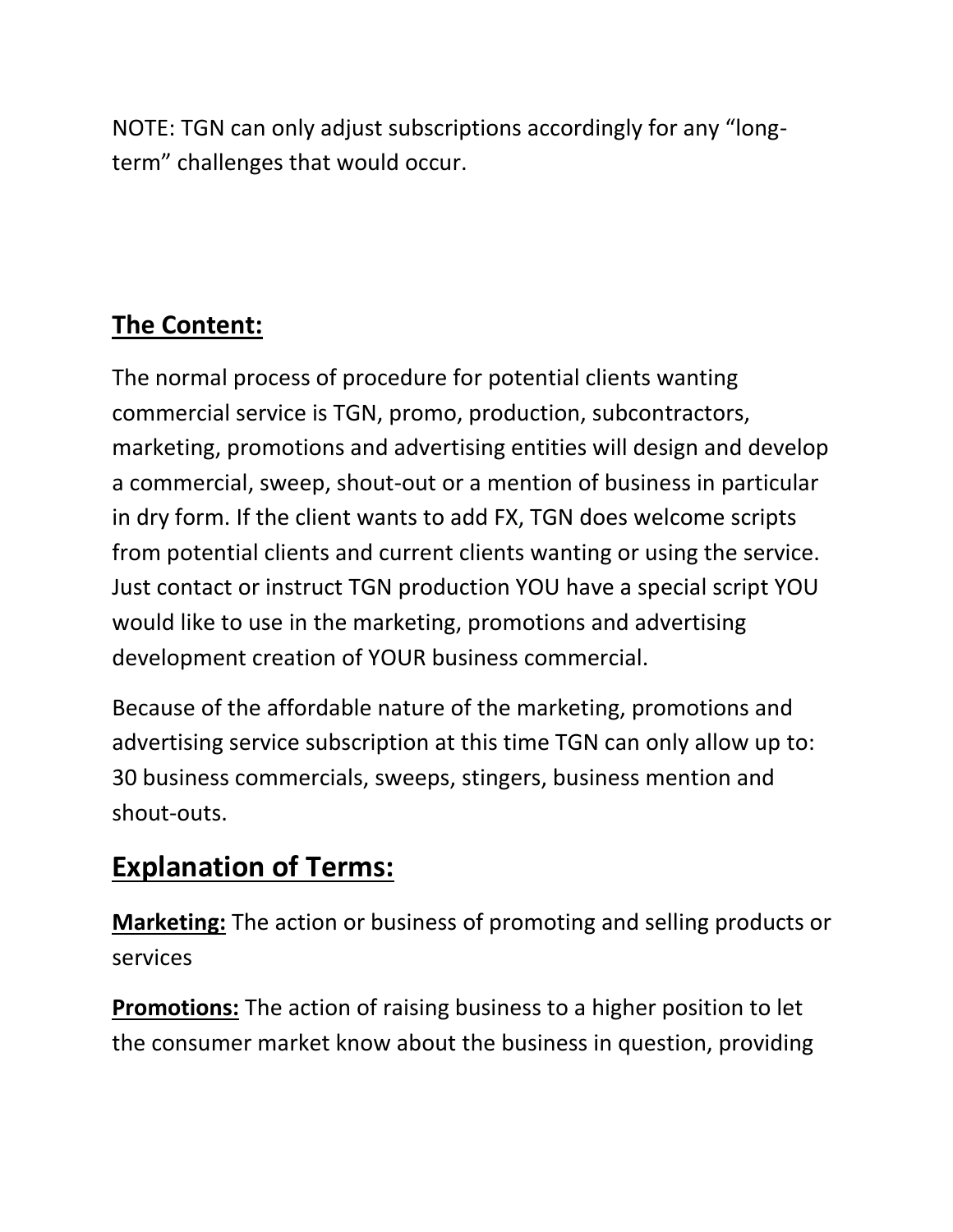exposure and being able to take advantage of the specials on products and service offering.

**Advertising:** Providing the consumer market exposure knowledge of the business in question

**Business-Commercial:** Commercial is defined as a paid advertisement

**RADIO SWEEPERS:** Liners, bumpers, radio imaging, sweeps, station imaging, stingers, IDs, idents, promos, shotguns and intros. Most sweepers will have a voice-over included on the audio. RADIO SWEEPERS are typically around: 15-:20 long. Jingles, commercial, intros/outros can be up to: 30.

**RADIO STINGERS**: In the sports, entertainment and radio industry "Stingers", in film and computer game music is a short piece of music/music with the voice used for underlining sudden events such as show stoppers, poppers, show starts or show intros/outros. A sudden event might include a playlist starting/ending, music segment starting/ending or syndicated programming starting/ending and last but not limited DJ show/start/end.

[Stinger \(radio\),](http://en.wikipedia.org/wiki/Stinger_%28radio%29) a short sound clip used to divide sections of a radio program, podcast and or not limited to syndication also known as a **sounder.**

**Business Mention:** Is where a "voice-over" production will "mention" YOUR business in between playlist, show or song segments.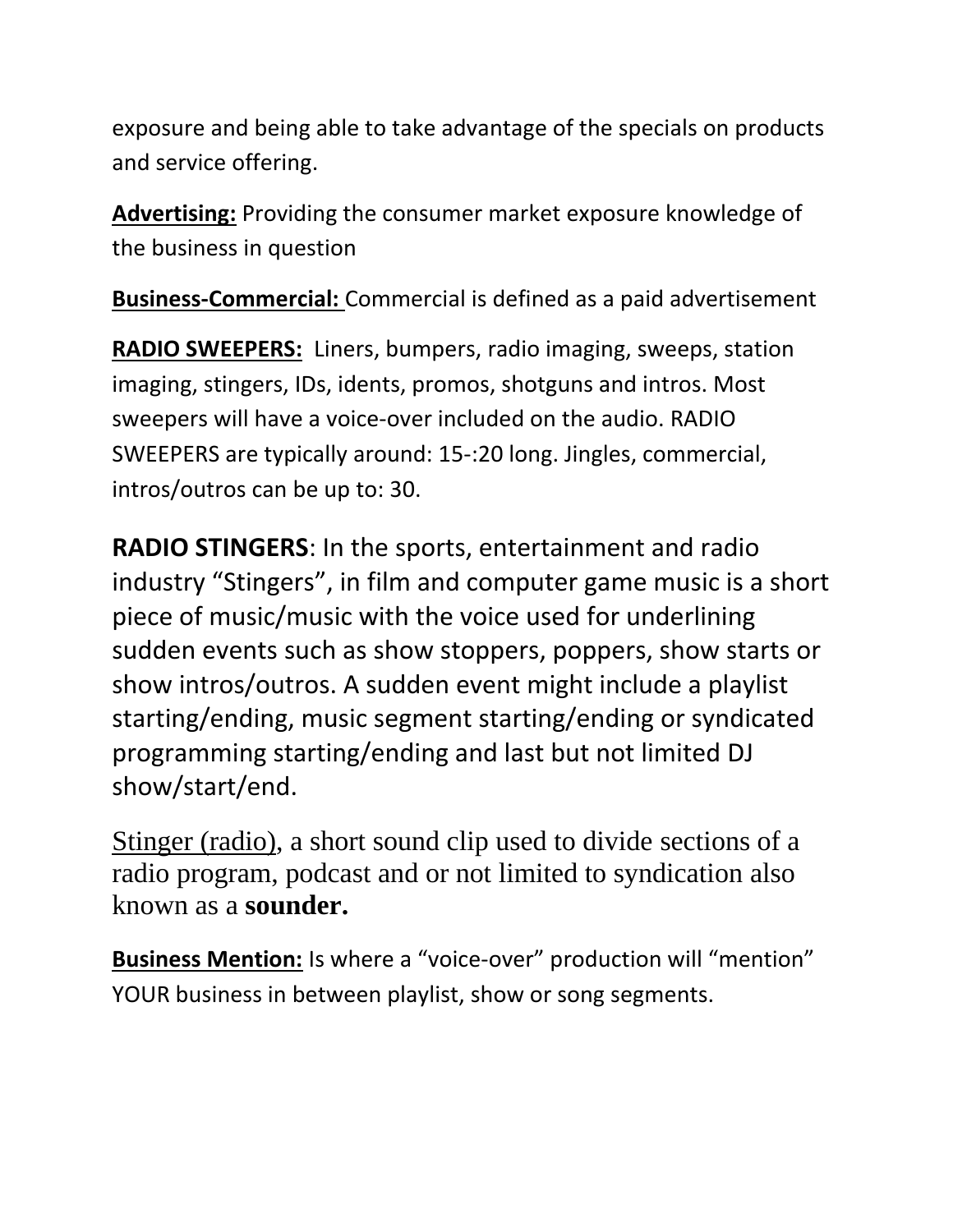**Shout OUTS:** Closely related to Business Mentions, Shout-outs are expressions of greeting or praise given to someone or business in the presence of many people such as over-radio broadcast.

TGN NOTES: If a client or potential client chooses to submit their scripts, marketing, advertising and promotional material to use with TGN subscription service, you represent and warrant that: We shall not be required to make any payments with respect to material that you submit for business commercial purposes. TGN does not owe any but not limited to, payments to you for usage, royalty-fees for usage, third parties, music publishers, mechanical rights agents, performance rights societies, artist/star/performer stipends, persons who contributed to or appear in your materials, your licensors, unions or guilds; TGN will assume You have full right and power to use YOUR scripts and other marketing, promotional and advertising materials when You enter into a subscription for the service.

TGN will once again assume subscription service users will have "Their" Terms, in place and have secured all third-party consents, licenses and permissions necessary to enter into and perform under their Terms.

The material that Subscription User service users submit to use within their advertising, promotions and business marketing, design and development will give TGN permission to "blend" their material with added on design and development.

Also the submitted material/scripts from Subscription User Service user most NOT contain any "samples" of any third party's sound recording or musical composition and will not infringe on any third party's copyright, patent, trademark, trade secret or other proprietary rights, rights of publicity or privacy or moral rights.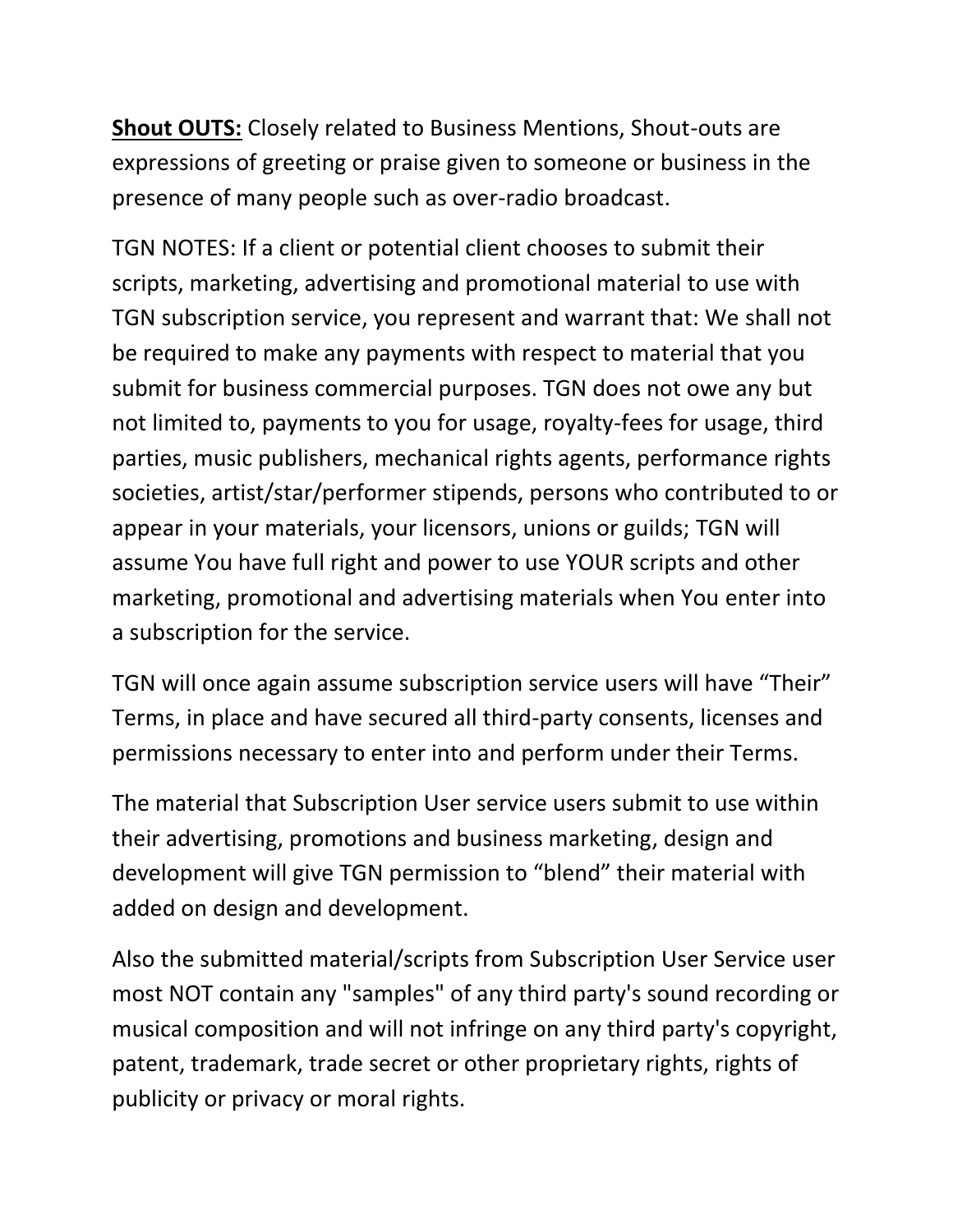The material that you submit is not and will not violate any law, statute, ordinance or regulation. The material that you submit is not and will not be defamatory, trade libelous, pornographic or obscene, and you are at least eighteen years of age to use the Subscription User Service.

## **TGN NOTE:**

By submitting sound recordings or musical compositions or other audio and/or audio-visual content to TGN, you grant us, royalty-free, nonexclusive license to:

- Publicly display, broadcast, encode, transmit, distribute and synchronize with visual images your material, in whole or in part, alone or in compilation with content provided by third parties.
- Use through any medium now known or hereafter devised for the purpose of demonstrating, promoting, marketing, advertising and distributing your material for business.
- Users seeking to download or otherwise acquire it and/or (ii) storing the work in a remote database accessible by users. (The nature of the Internet)
- We will not use your music/commercial for any other purpose than to allow stations to download your music/commercial and allow the public to listen to your music/commercial.
- Use any trademarks, service marks or trade names incorporated into your material and use the likeness of any individual whose performance or image is contained in your material.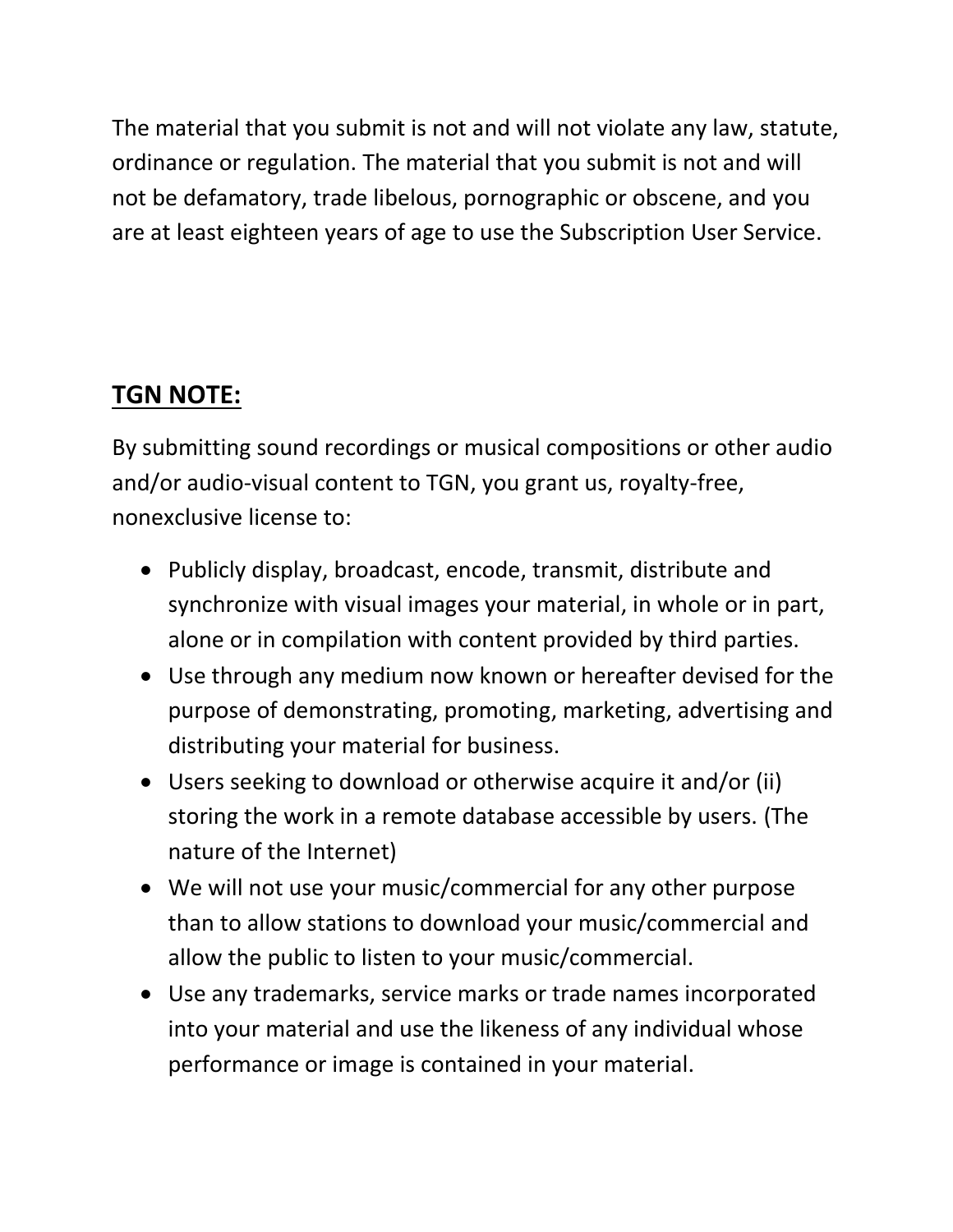You retain ownership of your commercial, scripts and broadcasting material

TGN does pay and acknowledge: ARTIST INFORMATION, AND SONG CREDITS, AND PAYING ALL AIRPLAY ROYALTIES, via Stream Licensing (U.S. ASCAP, BMI, SESAC, SoundExchange, & SOCAN (Canada))

#### **Subscriber User Service Information:**

You agree to provide true, accurate, current and complete information about yourself as requested in the Service's registration process and to update your information. You may not reveal your subscription information to anyone else and you may not use anyone else in the Subscriber User Service. You are responsible for maintaining the confidentiality of your subscription. Unauthorized access and unauthorized subscription transferring to the Service is a breach of these Terms and a violation of the law. The TGN Radio Station is a media stream, therefore playing music, syndication and client's Subscription User Service material for business marketing, promotions and advertising. TGN will not support or cannot be used for any other purpose mentioned above. TGN will NOT bash and spread negativity about any other business, people and organizations.

TGN is only used to help add positive and good morals to businesses, organizations and people in a global scope. TGN is worldwide/global therefore TGN must maintain truth, respect and honesty to all ethnic groups that could be listening on the WWW. TGN treats everyone equally.

## **Third party sites and content awareness:**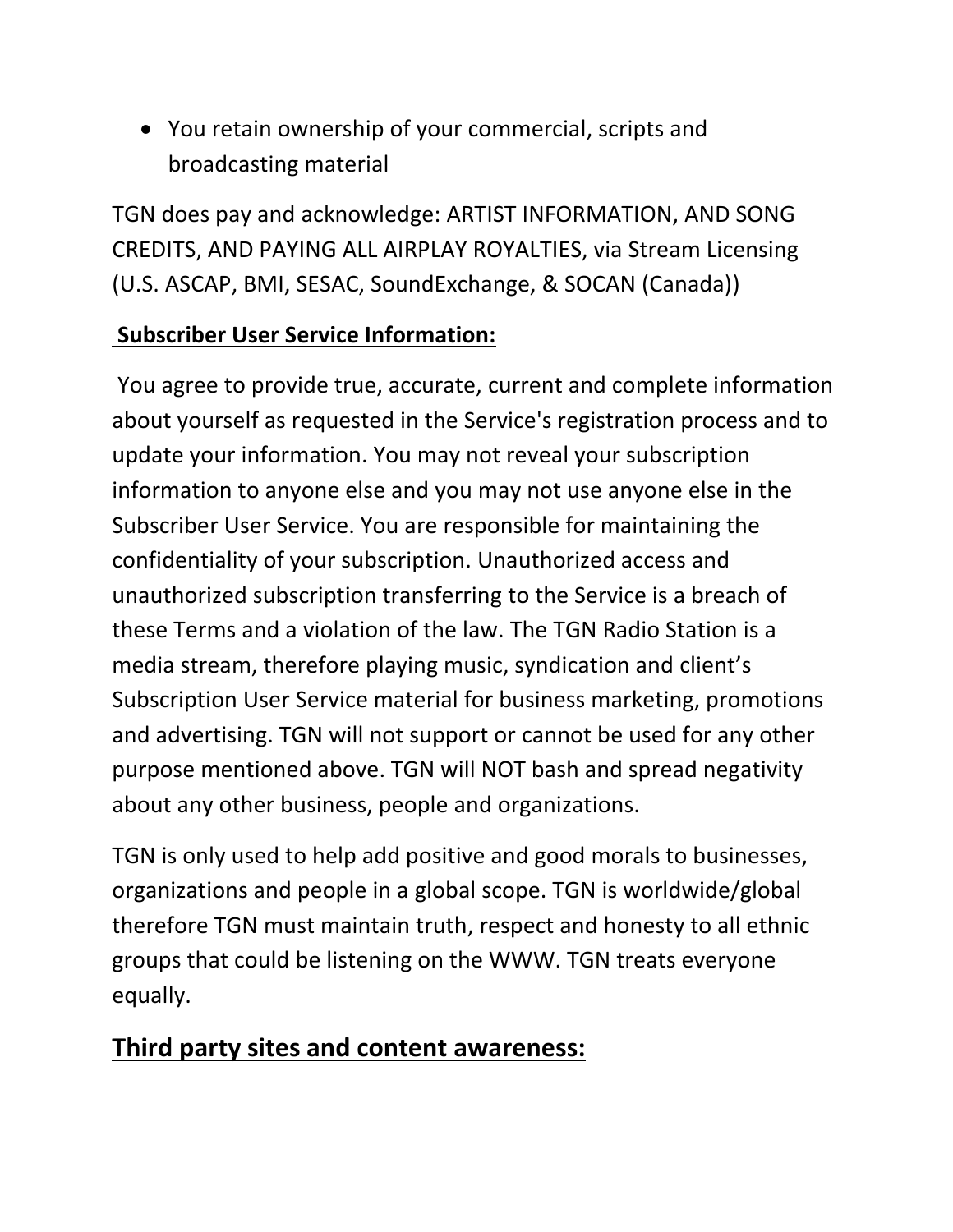The TGN website contains links to other Internet sites that our business partners and other third parties own or operate. Your use of each of those sites is subject to the terms and conditions, if any, that each of those sites have posted. We have no control over third party sites and we are not responsible for any changes to or content on them. Our inclusion of any material in the Service's search database or a link on our sites is not an endorsement of that material or link or the companies that own or operate the material or linked sites. TGN sites will always be changing and upgrading therefore nothing will stay static, expect changes all the time back end/front-end.

#### **Your conduct on the Service**

In addition to TGN, certain material that you use within the Subscriber User Service may, in our sole discretion, also become available to certain partners around the world. The nature of the Internet people can grab anything anywhere and "SHARE" to other sites. Of course "business" using TGN's Subscription User Service for their marketing, promotional and advertising gains will love to see their marketing, advertising and business promotion efforts go viral and spread throughout the WWW.

TGN cannot stress enough all materials being used in the Subscriber User Service from clients, contributing to their marketing, promotions and advertising campaigns including, but not limited to, photographs, graphics, images, illustrations, sound clips and flash animation will have proper copyright and licensing in place.

You may not modify, publish, transmit, participate in the transfer or sale of, reproduce, create new works from, distribute, perform display or in any way exploit any of the materials or content or the service in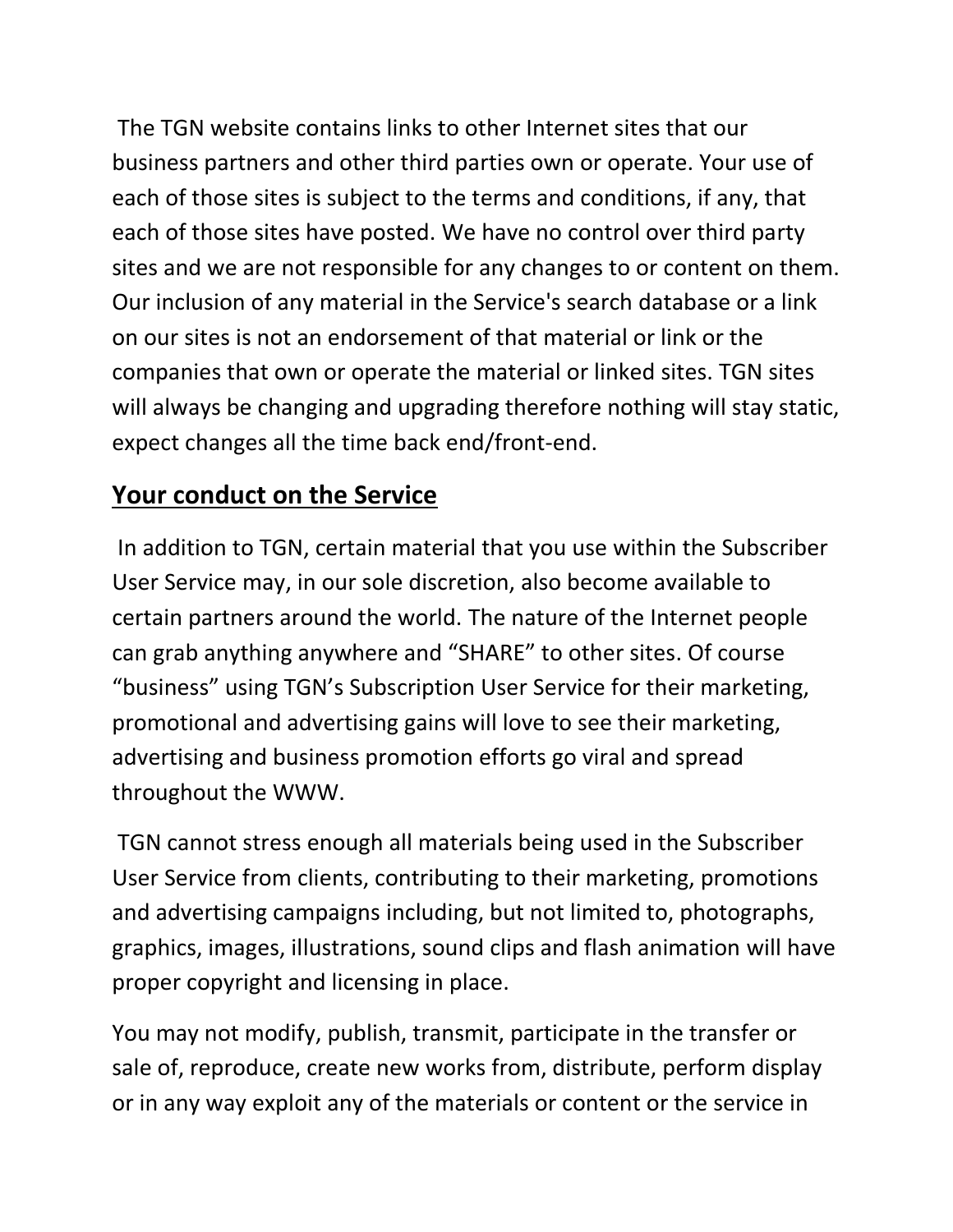whole or part if client does not have copyright, permission and licensing in place. TGN will have the right to cancel subscriptions if above areas are infraction.

The reason for the above mentioned is from time to time TGN will use for our marketing efforts bulletin board services, chat areas, news groups, forums, communities printed brochures, printed postcards and/or message or communication facilities (collectively, the "Forums"), you agree to have YOUR materials for Subscription User Service with proper copyright, permission and licensing in place.

If TGN doesn't monitor the Subscriber User Service TGN can be liable for FCC infractions of…. defame, abuse, harass, stalk, threaten or otherwise violate the legal right of others; (ii) publish, post, upload, distribute or disseminate any inappropriate, profane, defamatory, infringing, obscene, indecent or unlawful topic, name, material or information; (iii) upload files that contain viruses, corrupted files, or any other similar software or programs that may damage the operation of another person's computer; (iv) unauthorized advertise or offer to sell any goods or services for any commercial purpose; (v) conduct or forward surveys, contests, pyramid schemes or chain letters; (vi) download any file posted by another user of a forum that you know or reasonably should know, cannot be legally distributed in such matter, (vii) falsify or delete any author attributions, legal or other proper notices or proprietary designations or labels of the origin or source of software or other material contained in a file that is uploaded; or (viii) restrict or inhibit any other user from using and enjoying the forum. We reserve the right to terminate your access to any or all of the forums at any time without notice for any reason whatsoever.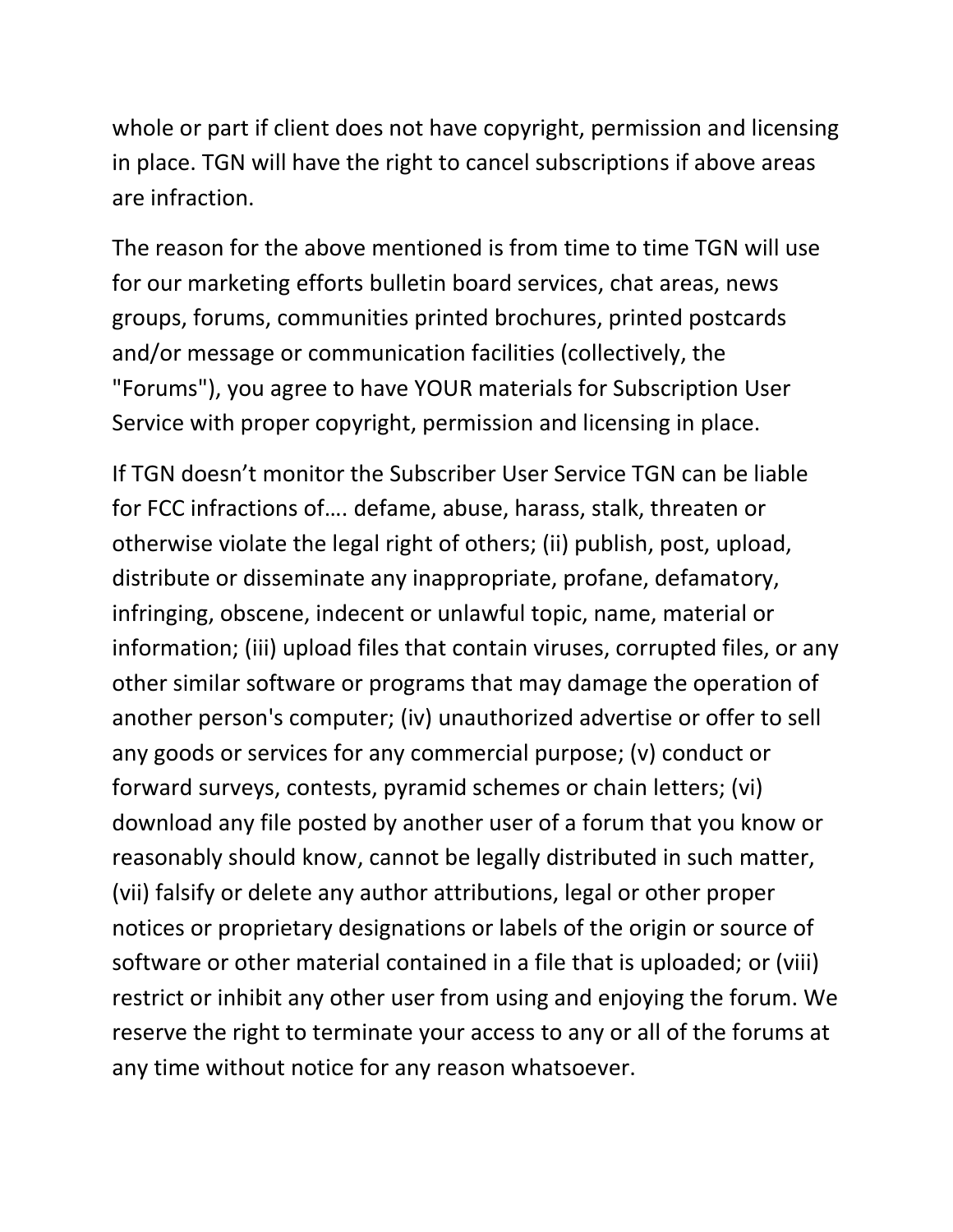## **Billing and Cancellation Policy**

By submitting YOUR information and subscribing to the Subscription User Service YOUR authorizing TGN to invoice to "CLIENT/YOU" billed a monthly subscription. Future review and research are currently being reviewed for a more automated pay option. TGN will implement option when development is completed and will change all subscribers over to the new system when set-in-place.

To cancel your subscription, send an email to [radiobiz@global](mailto:radiobiz@global-network.ws)[network.ws](mailto:radiobiz@global-network.ws) or visit [http://www.tgnradobroadcasting.com](http://www.tgnradobroadcasting.com/) and click the "CONTACT US" tab and fill out form and with the reason for contact. In the TEXT-FIELD please insert "CANCEL MY ACCOUNT" as the subject line. Any other text in the subject line may not result in proper cancellation of your subscription. You must send notice of cancellation at least 3 days before the date that you are to be re-billed. Failure to do so may result in your subscription to be renewed for another month. Refunds are not normally given because of the affordable nature of the subscription therefore TGN will exhaust YOUR subscription through the next month.

## **Legal Policies and Notices**

You hereby agree to indemnify, defend and hold The Global Network (TGN), and all of our officers, directors, owners, agents, information providers, affiliates and licensors (collectively, the "Parties") harmless from and against any and all liability, losses, costs and expenses (including attorneys' fees) incurred by any Party in connection with any claim arising out of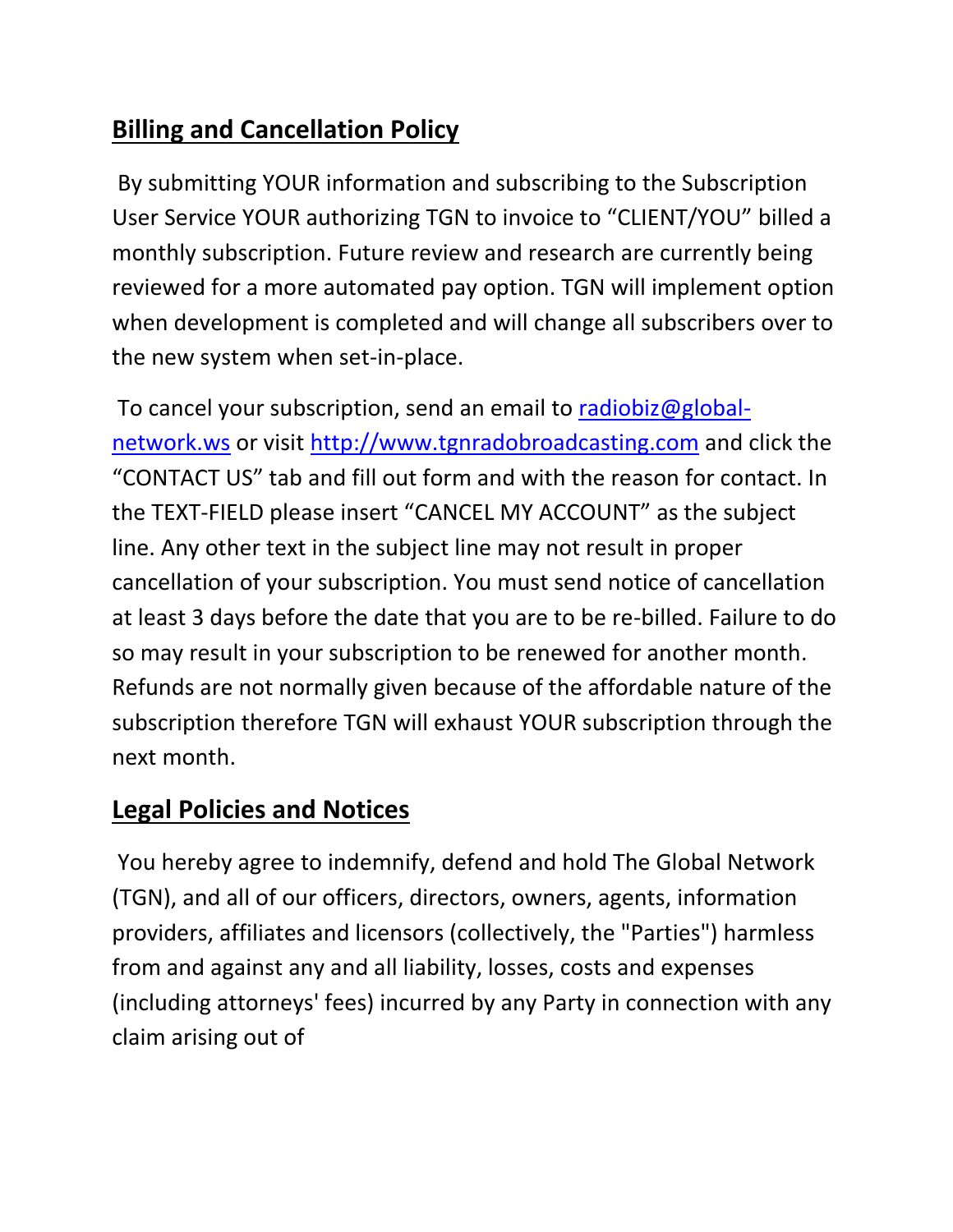(1) Any use or alleged use of your subscription by any person, whether or not authorized by you,

(2) Any claim arising out of the material that you submit to the Subscription User Service, including, but not limited to, claims for defamation, violation of rights of publicity and/or privacy, copyright infringement, trademark infringement and any claim or liability relating to the content, quality, or performance of materials that you submit to the Subscription User Service. We reserve the right, at our own expense, to assume the exclusive defense and control of any matter otherwise subject to indemnification by you, and in such case, you agree to cooperate with our defense of such claim. The listing, or absence of listing, of any document via-upload in the Subscription User Service does not imply any warranty or guarantee by us, for any companies, products, or services described in such documents. We disclaim any and all responsibility or liability for the accuracy, content, completeness, legality, reliability, or operability or availability of information or material displayed on the Subscription User Service. We disclaim any responsibility for the deletion, failure to store, miss delivery, or untimely delivery of any information or material. We disclaim any responsibility for any harm resulting from downloading or accessing any information or material on the World Wide Web or Internet using search results from the Service.

## **NOTICE:**

TGN DOESN'T CLAIM OF 100% UPTIME OF PROGRAMMING. BECAUSE OF THE NATURE OF THE INTERNET THERE COULD BE INTERRUPTED OR ERROR SERVICE PROGRAMMING AT TIMES. IN ADDITION, WE DO NOT MAKE ANY WARRANTY OF NEVER HAVING ANY WEBSITE AND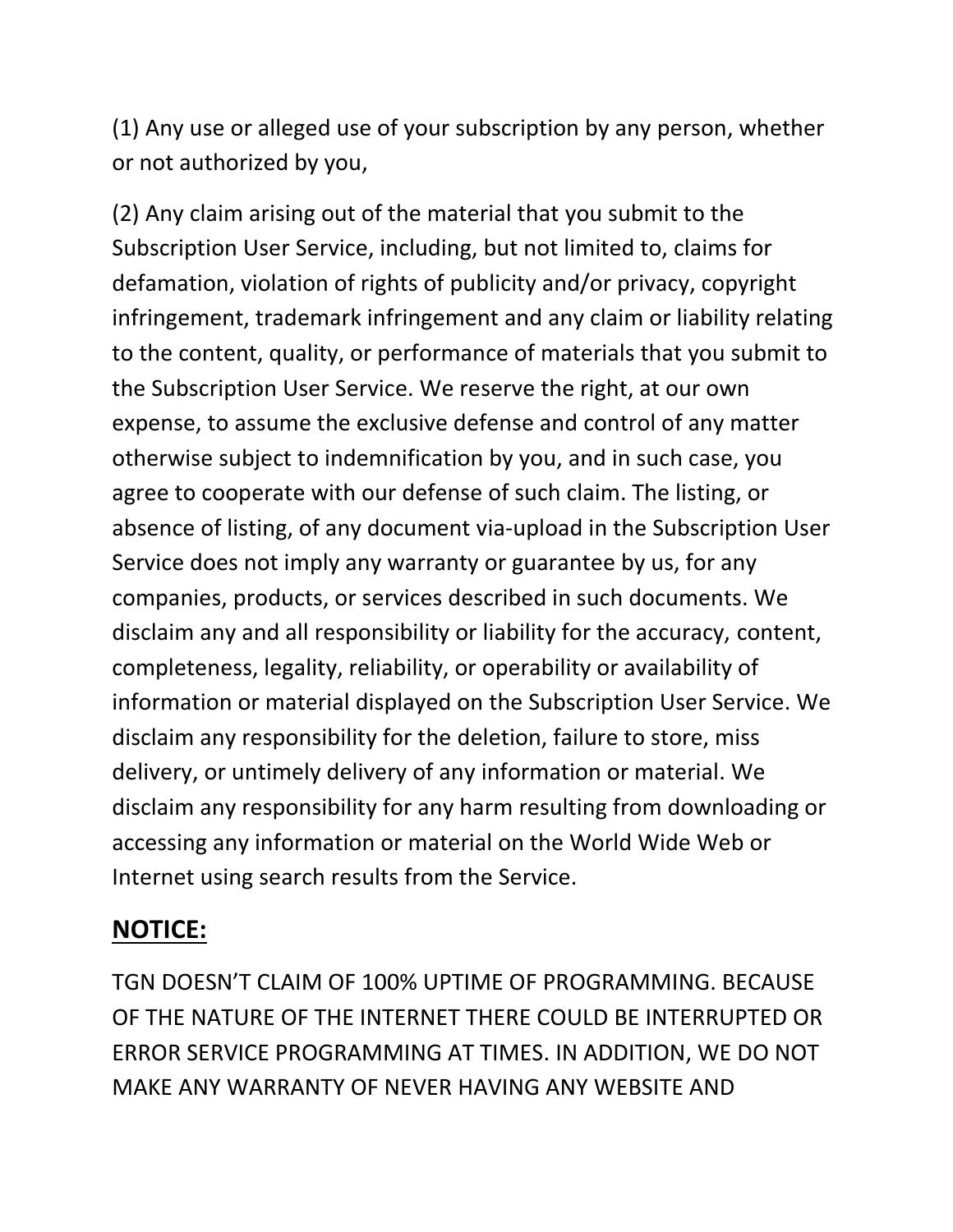PROGRAMMING CHANGES AND UPGRADE. BECAUSE OF THE NATURE OF RADIO, CHANGING AND UPGRADING TO THE RADIO STATION PROGRAMMING AND TO THE ASSOCIATED WEBSITES ALWAYS WILL BE ONGOING. TGN DOESN'T MAKE ANY WARRANTIES OF ANY KIND, EITHER EXPRESS OR IMPLIED, INCLUDING, WITHOUT LIMITATION, WARRANTIES OF TITLE OR IMPLIED WARRANTIES OF MERCHANTABILITY, FITNESS OR ENDORSMENTS FOR A PARTICULAR BUSINESS. ALL CLIENTS SUBSCRIBING TO THE TGN SUBSCRIBER USER SERVICE ARE ALL TREAT EQUAL. WITH RESPECT TO THE TGN RADIO, SUBSCRIBER USER SERVICE, AFFILIATES, PROGRAMMING AND "PARTIES" ANY CLIENT PROVIDING ADVERTISING, PROMOTIONS AND MARKETING FOCUS TO THEIR BUSINESS USING THE SUBSCRIBER USER SERVICE YOU EXPRESSLY AGREE THAT YOU WILL ASSUME THE ENTIRE RESPONSIBILITY OF TRUTH AND ACCURACY TO THE QUALITY AND HIGH STANDARD OF YOUR BUSINESS AND THE ACCURACY OR COMPLETENESS OF THE COMMERCIAL PROVIDED BY SUBSCRIBER TO THE SUBSCRIBER USER SERVICE. WE SHALL NOT BE LIABLE FOR ANY DIRECT, INDIRECT, INCIDENTAL, SPECIAL OR CONSEQUENTIAL DAMAGES ARISING OUT OF THE USE OF OR INABILITY TO USE THE SUBSCRIBER USER SERVICE FOR ANYTHING ELSE OTHER THAN BUSINESS MARKETING, PROMOTIONS AND ADVERTISING. IF TGN, AFFILIATES AND "PARTIES" BEEN ADVISED OF THE POSSIBILITY OF SUCH DAMAGES WE RESERVE THE RIGHT TO TERMINATE CLIENT TO THE SUBSCRIBER USER SERVICE AT ANY TIME WITHOUT NOTICE.

#### **TGN NOTES:**

Any controversy or claim arising out of or relating to these Terms or our sites will be settled by binding arbitration in accordance with the commercial arbitration rules of the American Arbitration Association.